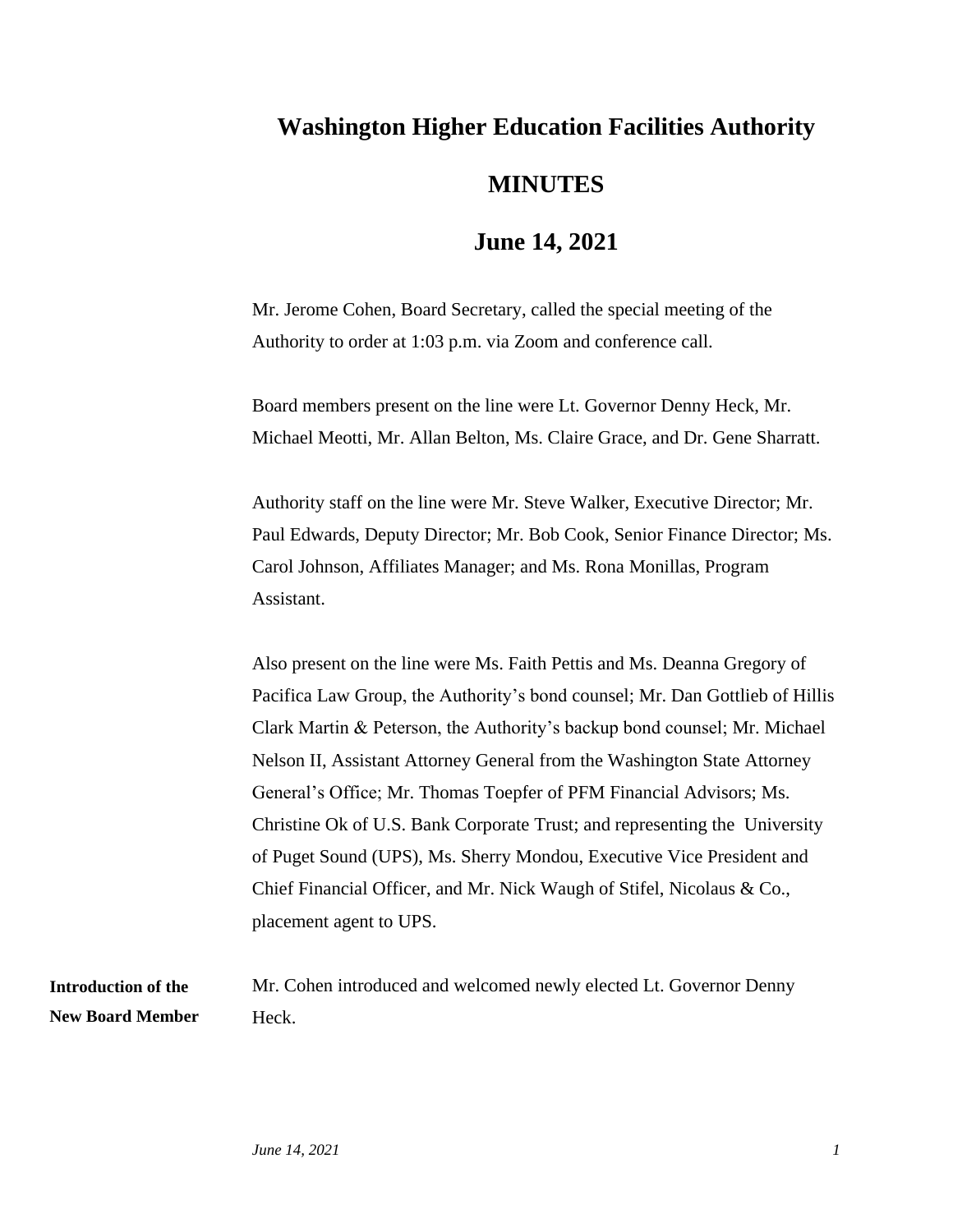|                                                                       | Mr. Cohen announced that Ms. Grace's final term as a board member expired<br>in May, but that she agreed to continue to serve until the Governor appoints<br>someone to her position. Mr. Cohen expressed gratitude to Ms. Grace for her<br>eight plus years of service on the WHEFA board.                       |
|-----------------------------------------------------------------------|-------------------------------------------------------------------------------------------------------------------------------------------------------------------------------------------------------------------------------------------------------------------------------------------------------------------|
| Approval of the<br><b>Minutes</b>                                     | Mr. Cohen asked for a motion to approve the minutes of the meeting held on<br>November 24, 2020. Mr. Belton made the motion, and it was seconded by Ms.<br>Grace. The minutes were approved unanimously, 6-0.                                                                                                     |
| <b>Election of Secretary</b><br>and Treasurer                         | Mr. Cohen introduced Mr. Walker to discuss the election of Board Secretary<br>and Treasurer.                                                                                                                                                                                                                      |
|                                                                       | Mr. Walker stated that each year the Board elects a Secretary and a Treasurer.<br>He noted that the past year Mr. Cohen served as Secretary and Ms. Grace<br>served as Treasurer.                                                                                                                                 |
|                                                                       | Mr. Cohen agreed to continue in his role as Secretary if the Board chose to<br>nominate and re-elect him. Ms. Grace is unable to run for Treasurer again<br>because her final term as a Board member ended in May. Dr. Sharratt<br>volunteered to take on the role of Treasurer if he were nominated and elected. |
|                                                                       | Lt. Governor Heck made the motion to re-elect Mr. Cohen as Secretary and to<br>elect Dr. Sharratt as Treasurer. The motion was seconded by Ms. Grace. The<br>motion was approved unanimously, 5-0, with one abstention for each position.                                                                         |
| <b>Action Item:</b><br><b>Approval of</b><br><b>Resolution #21-01</b> | Mr. Cohen introduced Ms. Johnson to present the staff recommendation for<br>approval of Resolution No. 21-01.                                                                                                                                                                                                     |
| for the University<br>of Puget Sound                                  | Ms. Johnson stated that the board is being asked to consider a proposed<br>issuance of tax-exempt revenue bonds for the University of Puget Sound in an<br>amount not to exceed \$61,000,000.                                                                                                                     |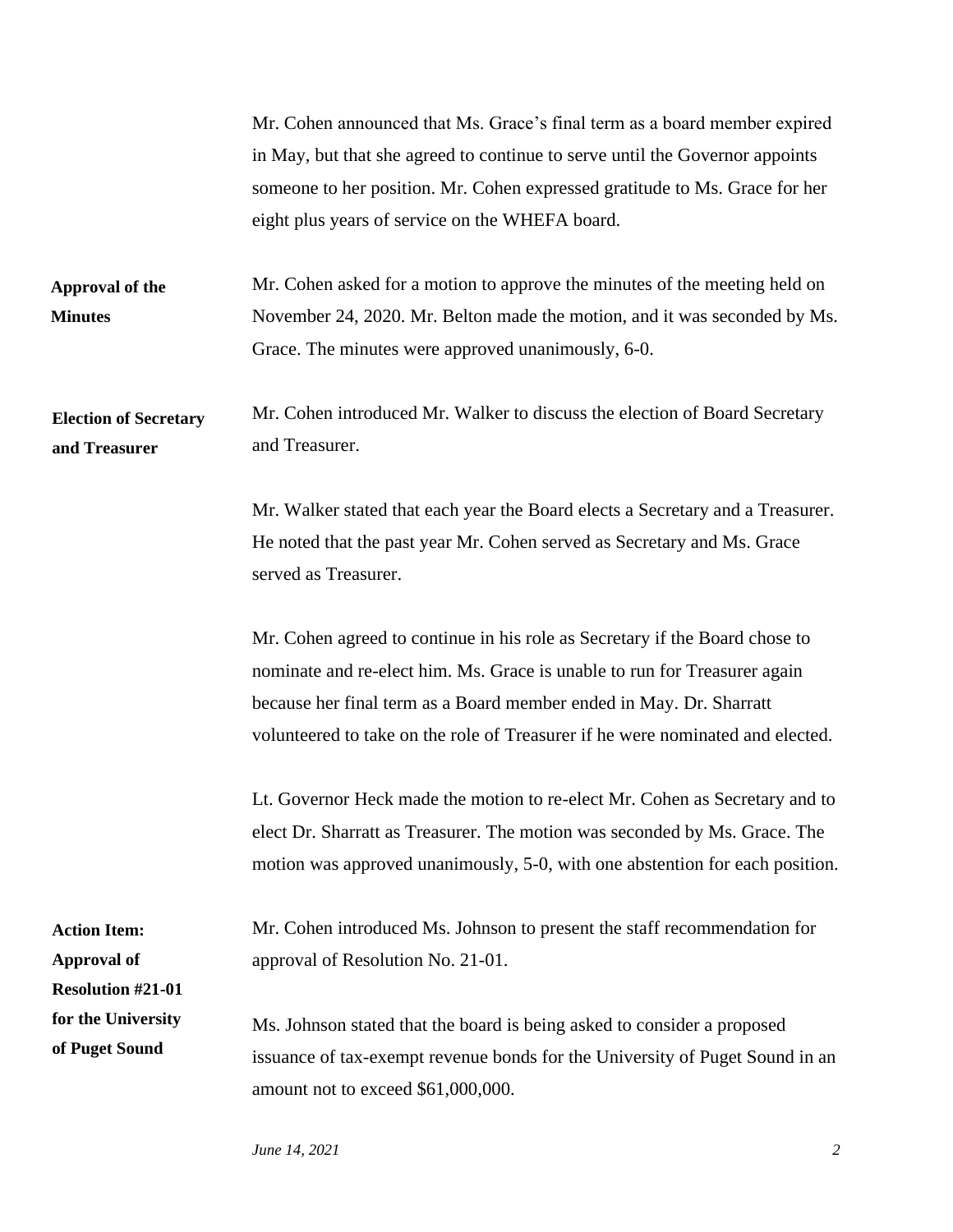Ms. Johnson gave a summary of the transaction. She corrected minor information in the financing application summary: the correct amounts for the bonds issued by the Authority in October 2012 should be \$34,805,000 (Series 2012A) and \$29,195,000 (Series 2012B) and the 2012B bonds were used to refund 2006B bonds that were held by Wells Fargo, not Bank of America.

Ms. Johnson said that a public hearing for this transaction was held on May 19, 2021. She stated that the Authority received approval from the Governor to issue the bonds. She also stated that the transaction is set to close on June 24, 2021.

Ms. Mondou provided additional information about the project. She expressed appreciation to the Authority, and everyone involved in the transaction. Mr. Waugh thanked everyone for their hard work in this project.

Dr. Sharratt inquired about the potential savings for the University from this transaction. Ms. Mondou stated that the net present value savings in excess of \$4.6 million over ten years is slightly more than half a million dollars per year.

Ms. Grace expressed her delight that the Authority is able to assist the University with these significant savings.

Lt. Governor Heck asked if the enrollment declines presented in the application summary are consistent with enrollment projections from other institutions. Ms. Mondou said that as a residential liberal arts college, there was a decline in their enrollment, but not unexpected given their mission. She added that the University expects that enrollment will grow modestly over time as it returns to larger class sizes. Ms. Mondou discussed some issues concerning demographics across the country. Mr. Belton added that there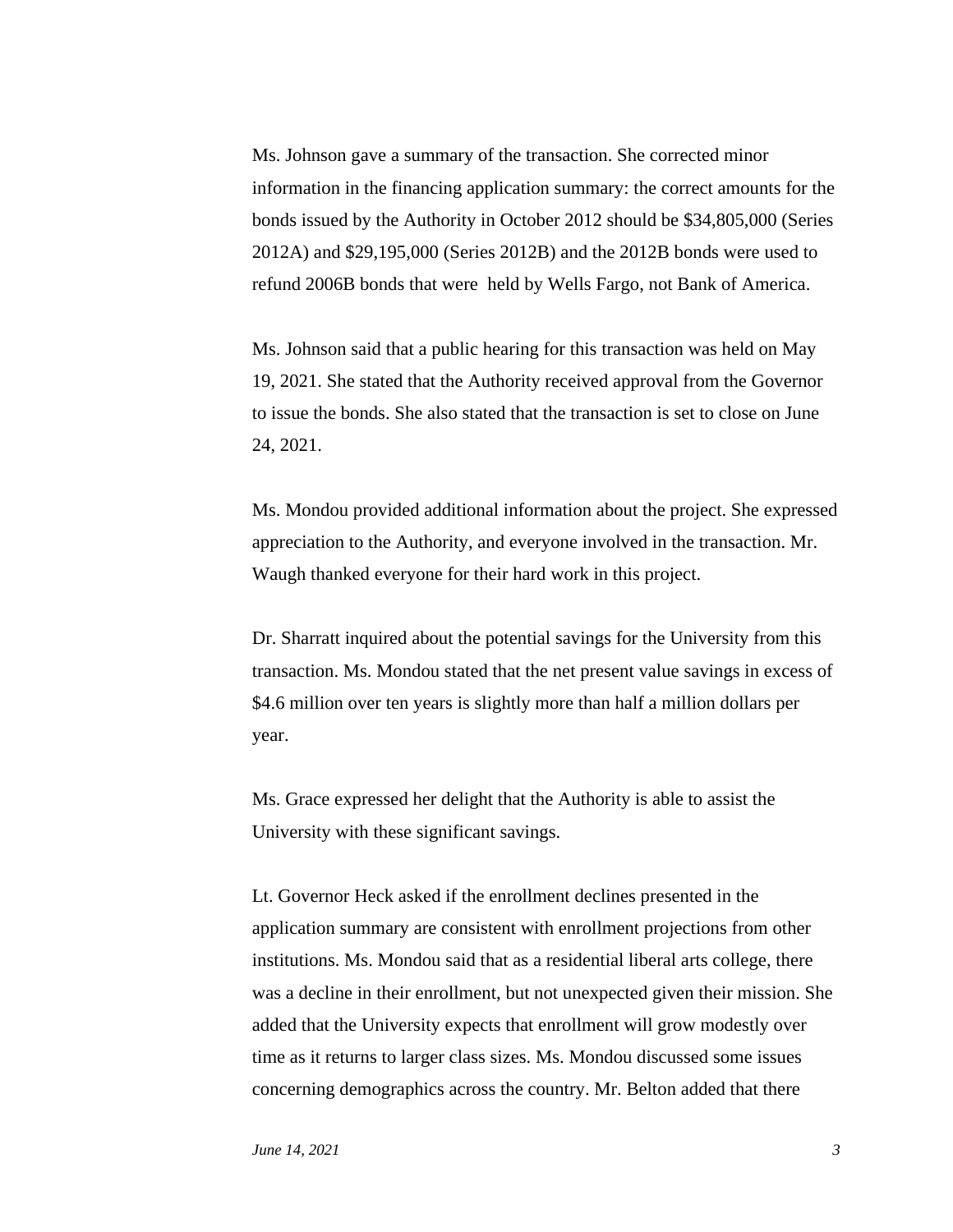appears to be a difference in the impact on regional institutions versus nationally known institutions. Mr. Cohen asked for a motion to approve Resolution No. 21-01. Mr. Belton made the motion, and it was seconded by Dr. Sharratt. The resolution was approved unanimously, 6-0. Mr. Cohen introduced Mr. Cook to present the proposed annual budget for the fiscal year beginning July 1, 2021 thru June 30, 2022. Mr. Cook stated that the Authority is expecting two financings next fiscal year totaling \$30 million of proceeds. Mr. Cook stated that the Authority intends to continue waiving the ongoing fee of 6 basis points on bonds outstanding to its client colleges and universities for another fiscal year. He stated that this will result in an estimated net position for the Authority on June 30, 2022 of approximately \$700,000, which is less than the target of \$1 million. He also stated that waiving the annual fee for the coming fiscal year will assist members in dealing with the effects of the COVID-19 pandemic. Mr. Cook presented the Authority's budget summary and workplan for the fiscal year ending June 30, 2022. Mr. Belton and Ms. Grace applauded the Authority's decision to waive the annual fee for the coming fiscal year. **Action Item: Approval of the Annual Budget**

> Ms. Grace proposed adding the following to the performance measure: (1) Review policies to determine if further streamlining or modernization is prudent and make a report to the Authority about the decision; and (2)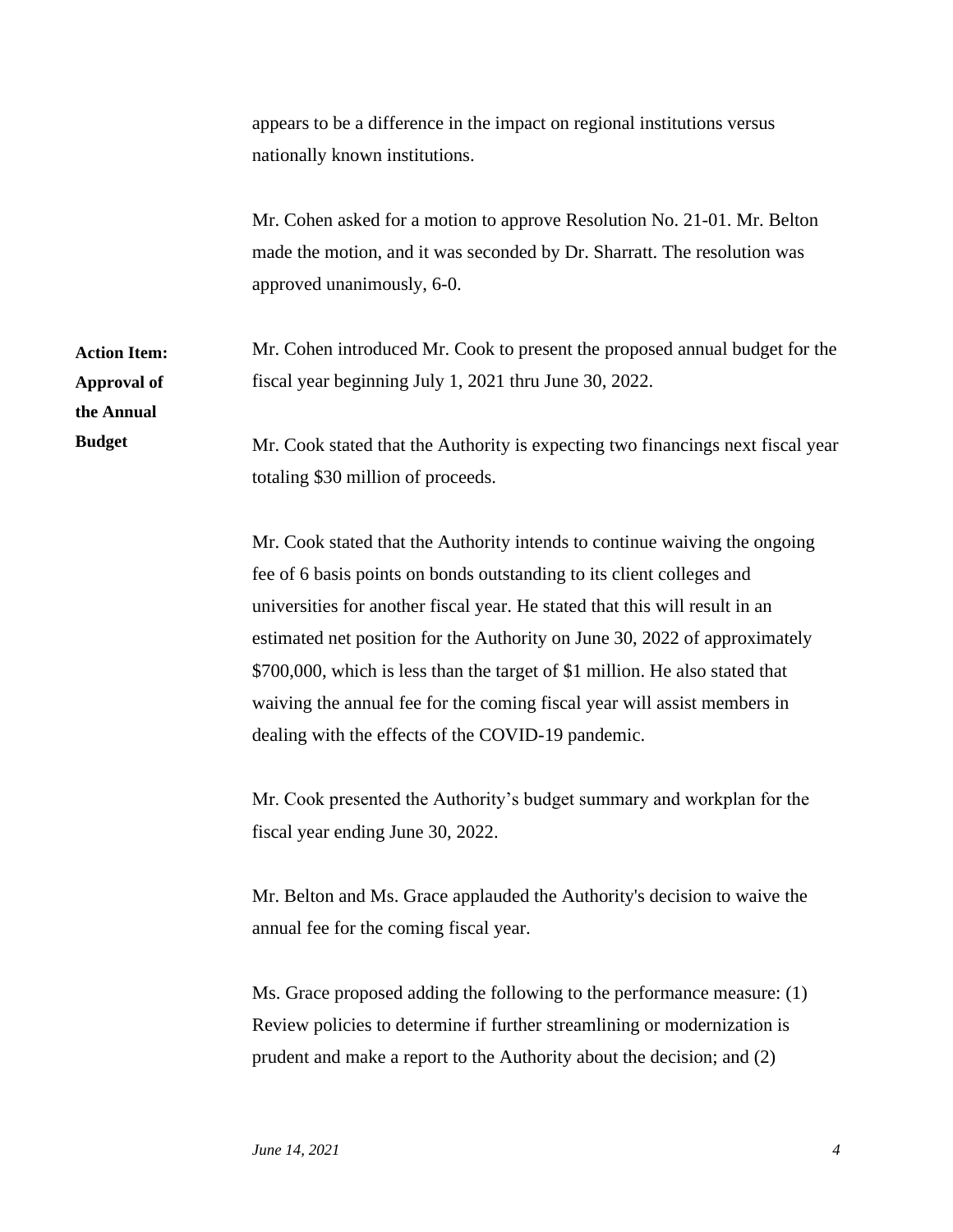|                                                              | Describe and evaluate efforts to enhance diversity and inclusion in agency<br>operations and policies.                                                                                                                                                                                                                                                                                                                                                                 |
|--------------------------------------------------------------|------------------------------------------------------------------------------------------------------------------------------------------------------------------------------------------------------------------------------------------------------------------------------------------------------------------------------------------------------------------------------------------------------------------------------------------------------------------------|
|                                                              | Mr. Cohen asked for a motion to accept the budget for fiscal year 2021-2022.<br>Ms. Grace made the motion, and it was seconded by Mr. Belton. The motion<br>was approved unanimously, 6-0.                                                                                                                                                                                                                                                                             |
| <b>Action Item:</b><br><b>Acceptance of</b><br>the Financial | Mr. Cohen asked Mr. Cook to present the financial statement for<br>consideration.                                                                                                                                                                                                                                                                                                                                                                                      |
| <b>Statement</b>                                             | Mr. Cook stated that the unaudited financial statement for the period ending<br>April 30, 2021, shows assets of just over \$1.1 million and approximately<br>\$99,000 of liabilities, leaving just over \$1.0 million in net assets. He added<br>that the Statement of Activities reflects current year to date revenue was<br>approximately \$74,000. Mr. Cook said that expenses to date are<br>approximately \$314,000, leaving a net reserve of about \$1 million. |
|                                                              | Mr. Cook stated that the invoice from the Housing Finance Commission<br>covering October 2020 through March 2021, totaling over \$151,000, has been<br>approved by Board Treasurer, Ms. Grace.                                                                                                                                                                                                                                                                         |
|                                                              | Ms. Grace moved the acceptance of the financial statements, and it was<br>seconded by Dr. Sharratt. The motion was approved unanimously, 6-0.                                                                                                                                                                                                                                                                                                                          |
| <b>Market</b><br><b>Update</b>                               | Mr. Cohen introduced Mr. Toepfer to present the market update.                                                                                                                                                                                                                                                                                                                                                                                                         |
|                                                              | Mr. Toepfer reported that GDP growth in the first quarter was higher than<br>expected due to increased consumer spending that resulted from additional<br>stimulus funds. He said that the unemployment rate is currently above 6.1%,<br>compared to pre-pandemic levels.                                                                                                                                                                                              |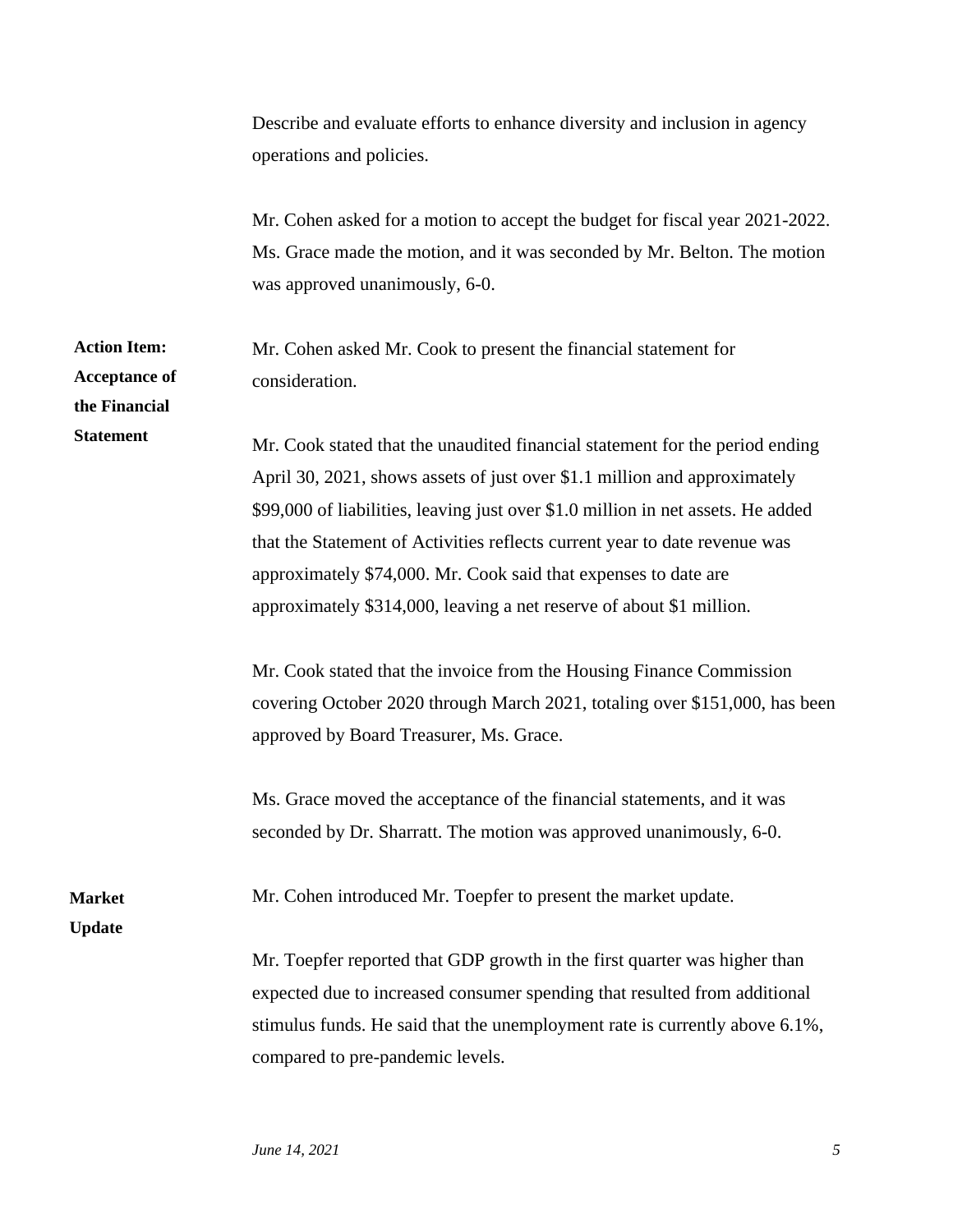Mr. Toepfer presented an overview of interest rates. He said that rates have increased since the very lowest levels.

Mr. Toepfer compared the difference between taxable rates and tax-exempt rates. He said that there is a lot of demands for tax-exempt bonds. He added that rates may have fallen as a result of increased demand.

Mr. Toepfer reported that new issuance volume was up by 9% year-over-year in April, while year-to-date new issuance volume was 14% higher than 2020 issuance through April.

Mr. Toepfer showed consensus forecasts from numerous financial institutions. He stated that the rate will continue to rise, but at a very slow pace.

Mr. Toepfer gave a brief overview of the higher education credit and sector outlook. He also enumerated some of the modifications to Moody's proposed methodology.

Ms. Grace inquired whether more bonds were issued this year than the previous year. Mr. Toepfer stated that many highly rated institutions issued a large number of bonds, and investors are confident that these institutions will be able to withstand the pandemic situation. He said that the market is now starting to see a return on slightly low-rated institutions. He added that we anticipate a large amount of issuance, though it is debatable whether they need to borrow even if interest rates are low.

Mr. Cohen introduced Mr. Meotti to provide an update on the Washington Student Achievement Council. Mr. Meotti stated that enrollment across the state is a tough priority issue for **Washington Student Achievement Council Update**

the Council and many state leaders. He referenced some details that relate to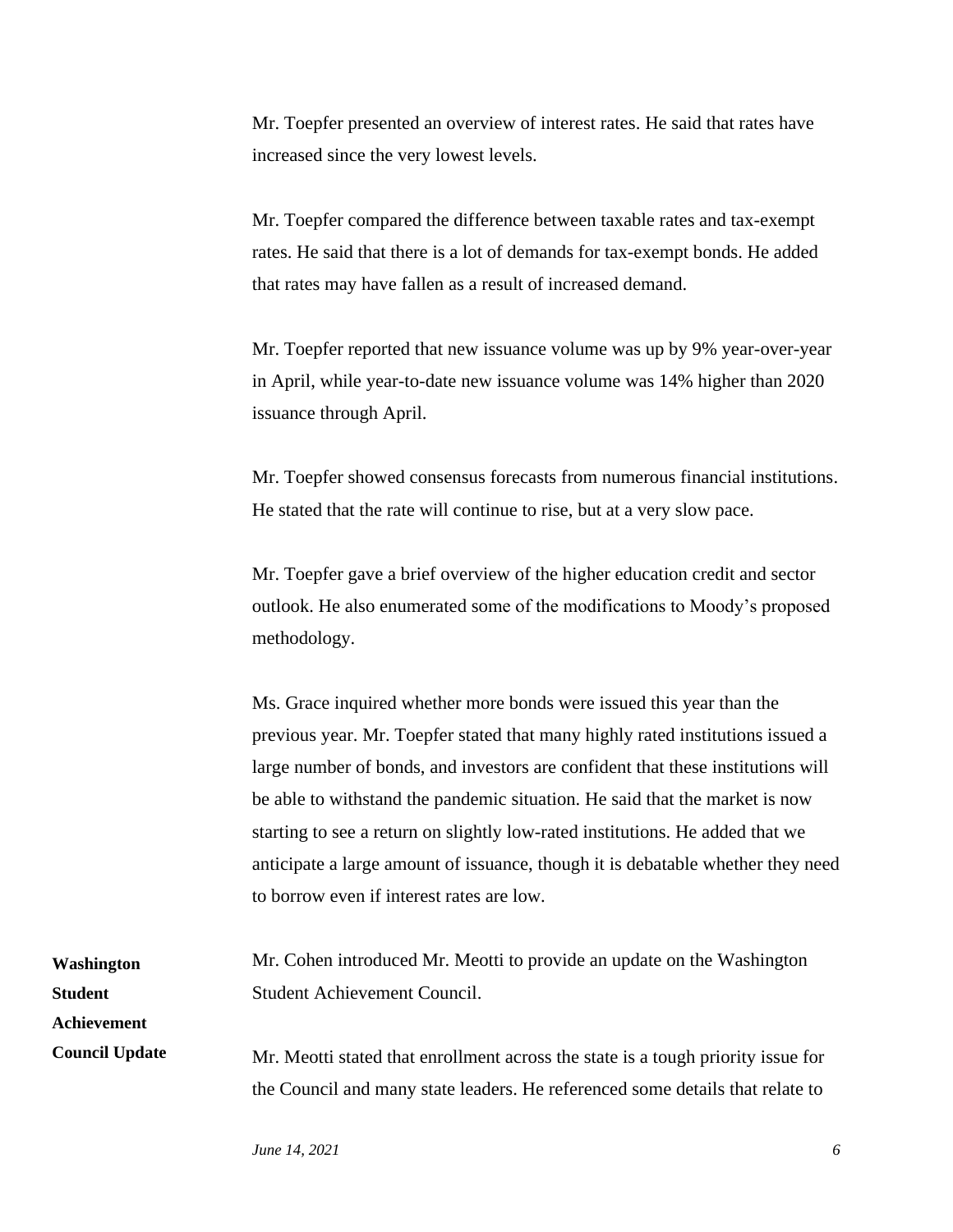the currently projected enrollment cliff. He also stated that college enrollment has been fluctuating for several years.

Lt. Governor Heck inquired about the number of public colleges that have declared a state of financial exigency and how many more are expected to do so. Mr. Meotti said that only Central Washington University declared financial exigency early in the COVID-19 pandemic last spring and that no more are expected. He added that the board made the decision for a variety of reasons. Federal funding is a significant factor in averting far more severe damage.

Mr. Belton praised WSAC for its efforts to assist students, particularly students of color and first-generation students.

Mr. Cohen asked Mr. Edwards to present the Bond Issue Status Report. **Bond Issue Status Report**

> Mr. Edwards stated that the next potential bond transactions are as follows: \$20 million for Pacific Northwest University of Health Sciences' Regional Center for Inter-professional Education; \$20 million for Whitworth University's new residence hall; and \$37 million for University of Puget Sound to refund the 2021B taxable bonds with tax-exempt bonds, totaling \$77 million of potential bond issues.

> Mr. Edwards stated that after the closing of the UPS bond on June 24, 2021, the Authority will have met its goal for the current fiscal year with bond issues totaling approximately \$120 million and PV savings of \$6.9 million.

Mr. Cohen then asked Mr. Walker to present the Executive Director's report. Mr. Walker said that board recruitment is in the process. He stated that a **Executive Director's Report**

recruitment announcement was distributed widely to actively recruit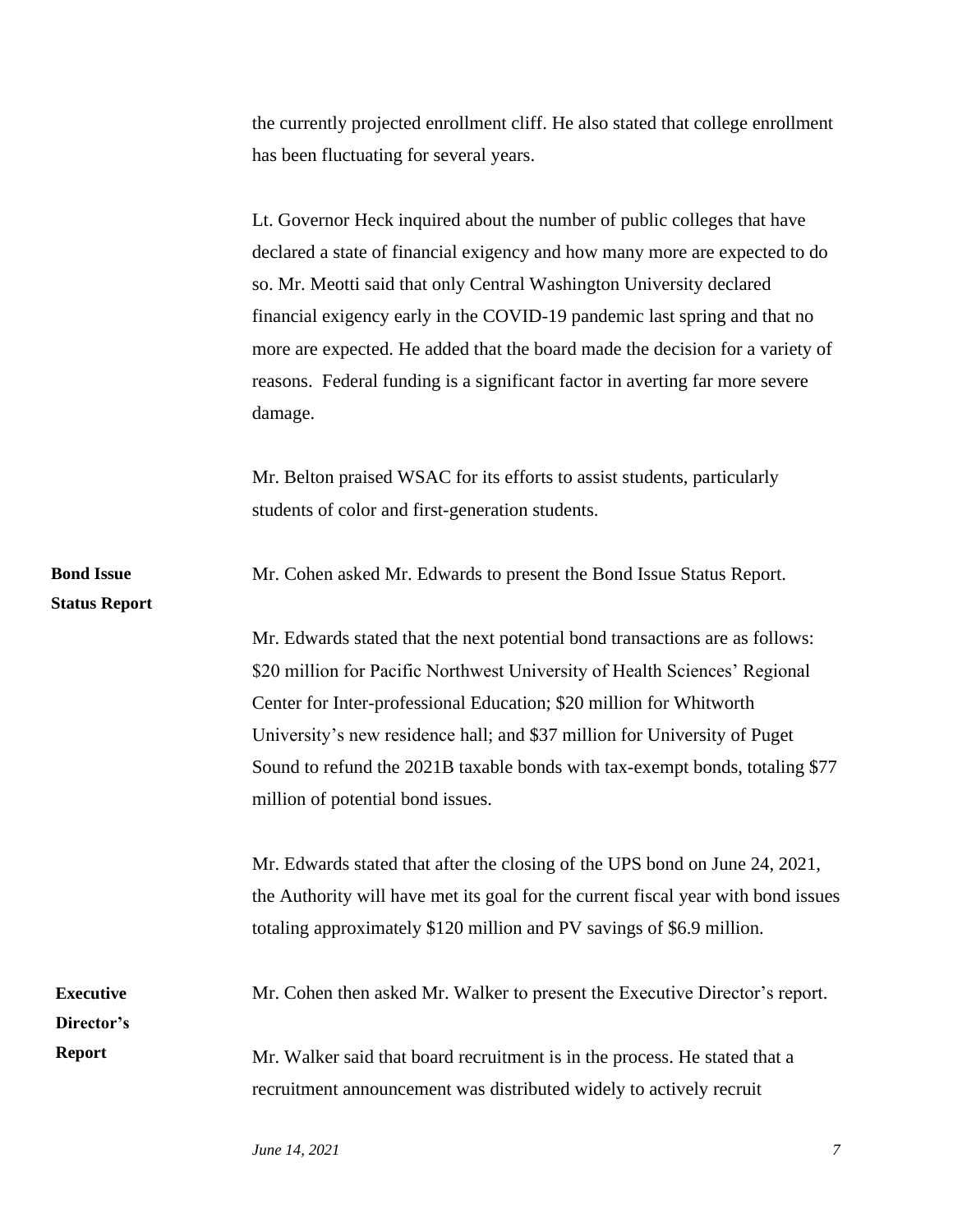applicants from BIPOC and underrepresented communities. He added that Gubernatorial appointments take time.

Mr. Cohen asked about the recruitment process. Mr. Walker described how the Authority selects applicants to be recommended to the Governor, who makes the final decision. He added that while the Governor can choose from the list, he sometimes appoints members who are not on it.

Mr. Walker announced the leadership changes to the Authority's member schools.

Mr. Walker spoke about the Authority's efforts in the areas of diversity, equity, and inclusion.

Mr. Walker stated that a record number of higher education bills passed the legislature this past session. He listed some of the bills that were passed and stated that there was no legislation that directly affected the Authority.

Mr. Walker stated that the Fall 2021 NAHEFFA conference will be held in Milwaukee, Wisconsin on September 8-10, 2021. He said that the conference will be held both in person and online. He asked board members who want to attend to inquire with Ms. Monillas.

Mr. Walker shared a press release titled "The Characteristics of Positive Outlier Schools: Illuminating the Strengths of American Indian/Alaska Native, Black, Latino/a, and Students Experiencing Poverty" from the Center for Educational Effectiveness (CEE). He said that Dr. Sharratt, an Authority board member who currently serves as a Senior Research Advisor for the CEE, was one of the primary individuals who worked on the grant, conducted the research and analysis, and wrote the report. Dr. Sharratt stated that this was an 18-month long study supported by the Bill and Melinda Gates